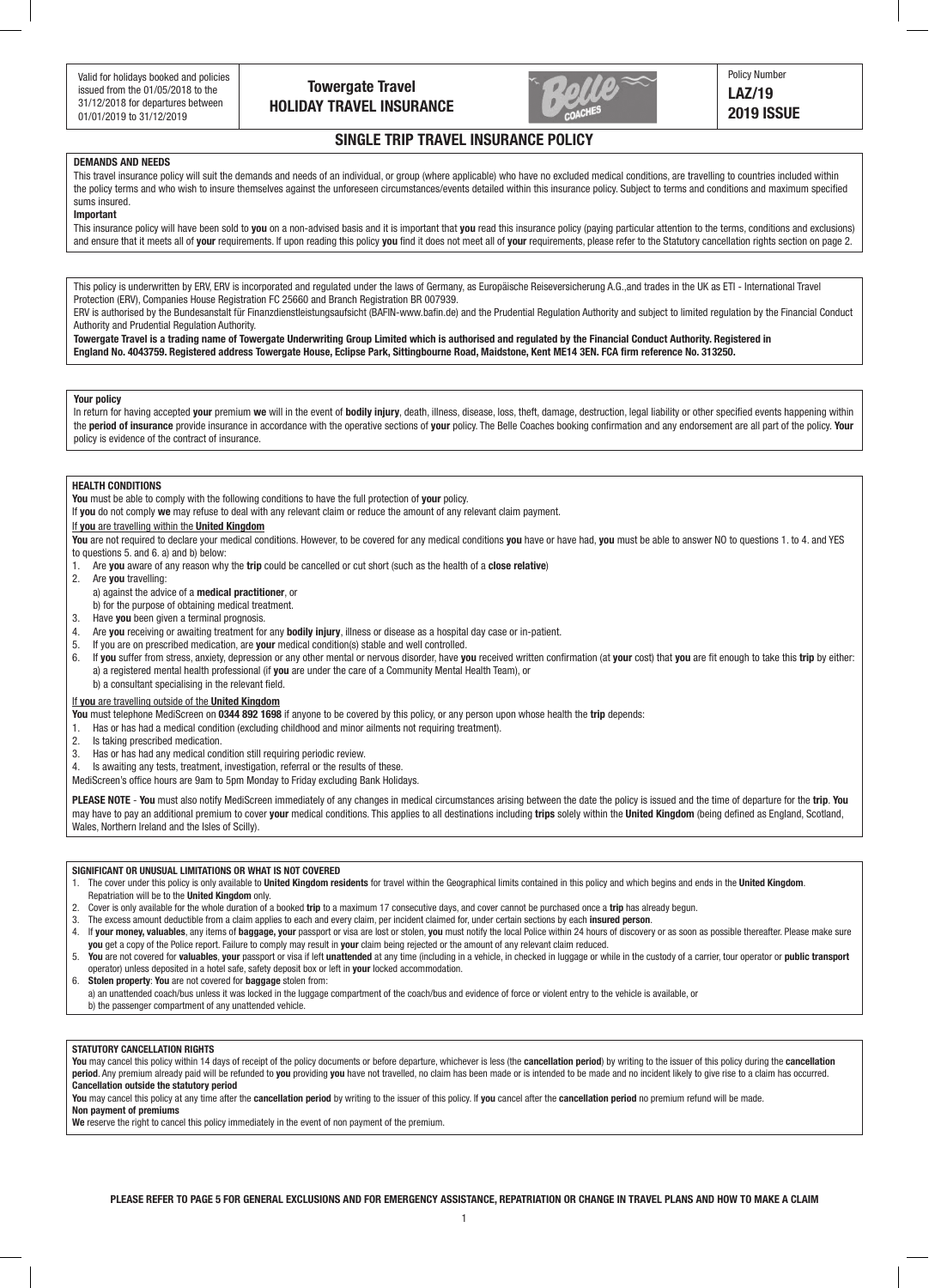#### **DEFINITIONS**

These definitions apply throughout **your** policy wording. Where the following words and phrases appear in this policy they will appear in bold and will always have these meanings. **We** have listed the definitions alphabetically.

**Baggage Your** suitcases (or similar luggage carriers) and their contents usually taken on a **trip**, together with the articles purchased, worn or carried by **you** for individual use during **your trip** (including golf equipment), but excluding **valuables** and **money**.

**Bodily injury** An identifiable injury caused solely and directly by sudden, unexpected, external and visible means including injury as a result of unavoidable exposure to the elements.

**Close business associate** Any person whose absence from business for one or more complete days at the same time as **you**r absence prevents the effective continuation of that business.

**Close relative** Mother, father, sister, brother, wife, husband, fiance(e), common-law spouse (including their immediate relatives), partner, daughter, son, grandparent, grandchild, parent-in-law, daughterin-law, son-in-law, sister-in-law, brother-in-law, step-parent, step-child, step-brother or step-sister, foster child and legal guardian.

## **Curtail/Curtailment** Either:

- a) **you** abandoning or cutting short the **trip** after **you** leave **your home** by direct early return to **your home**, in which case claims will be calculated from the day **you** returned to **your home** and based on the number of complete days of **your trip you** have not used, or
- b) **you** attending a hospital as an in-patient or being confined to **your** accommodation within or outside the **United Kingdom** during a **trip** due to compulsory quarantine or on the orders of a **medical practitioner**, in either case for a period in excess of 48 hours. Claims will be calculated from the day **you** were admitted to hospital or confined to **your** accommodation and based on the number of complete days for which **you** were hospitalised, quarantined or confined to **your** accommodation. Curtailment claims under paragraph b) will only be paid for the ill/injured/quarantined/ confined **insured person**, but where **we** or Towergate Assistance agree for another **insured person** (including any children travelling with them) to stay with **you**, **we** will also pay for that **insured person's** proportion only of any travel and accommodation costs and expenses they have incurred, but not used by remaining with **you**.

## **Home Your** residential address in the **United Kingdom**.

**Loss of one of more limbs** Loss by permanent severance of an entire hand or foot, or the total, complete and permanent loss of use of an entire hand or foot.

**Loss of sight** The complete and irrecoverable loss of sight which shall be considered as having occurred:<br>a) in both eves if **vour** name is added to the Register of Blind Persons on the authority of a fully a) in both eyes if **your** name is added to the Register of Blind Persons on the authority of a fully

- qualified ophthalmic specialist and b) in one eye if the degree of sight remaining after correction is 3/60 or less on the Snellen scale
- (which means only seeing at 3 metres what **you** should see at 60 metres).

**Medical practitioner** A registered practising member of the medical profession who is not related to **you** or any person with whom **you** are travelling.

**Money** Cash, bank or currency notes and coins in current use, cheques, postal and money orders, travel tickets, pre-paid coupons or vouchers, event and entertainment tickets and lift passes (in respect of winter sports **trips** where the appropriate premium has been paid) held by **you** for social, domestic and pleasure purposes.

**Period of insurance** From the date of departure to the date of return as shown on the travel company booking confirmation other than for cancellation which applies from the date of booking and terminates on the date of departure as shown on the booking confirmation. The period of insurance is automatically extended free of charge for the period of the delay in the event that **your** return to the **United Kingdom** is unavoidably delayed due to an event insured by this policy.

**Permanent total disablement** Total and permanent disability which medical evidence confirms will prevent **you** from undertaking any relevant occupation.

**Public transport** Any publicly licensed aircraft, sea vessel, train, coach, taxi, bus or tram on which **you** are booked or had planned to travel.

**Redundancy** Any person being declared redundant who has been employed for 2 continuous years with the same employer at the time of being made redundant.

**Ski equipment** Skis, ski boots, ski poles and snowboards.

#### **Terrorism** An act, including but not limited to the use of force or violence and/or the threat thereof, of any person or group(s) of persons, whether acting alone or on behalf of or in connection with any organisation(s) or governments, committed for political, religious, ideological or similar purposes including the intention to influence any government and/or to put the public, or any section of the public, in fear. **Trip(s)** Any holiday, business or pleasure **trip** or journey made by **you** which begins and ends in the

**United Kingdom** during the **period of insurance** but excluding one way **trips** or journeys. **Unattended** When **you** are not in full view of and not in a position to prevent unauthorised interference with **your** property or vehicle.

**United Kingdom** England, Scotland, Wales, Northern Ireland and the Isles of Scilly.

**United Kingdom residents** Any person who is staying in or has lived in the **United Kingdom** for more than 12 months, or if studying or working in the **United Kingdom** for more than 6 months.

**Valuables** Jewellery, gold, silver, precious metal or precious or semiprecious stone articles, watches, furs, cameras, camcorders, portable satellite navigation systems, photographic, audio, video, computer, television and telecommunications equipment and other electronic entertainment devices (including but not limited to mobile phones, MP3 or 4 players, tablets, ebooks, CD's, DVD's, tapes, films, cassettes, cartridges and headphones) computer games and associated equipment, telescopes and binoculars.

#### **We/Our/Us/Ourselves** – ETI-International Travel Protection, the United Kingdom branch of Europäische Reiseversicherung (ERV) (in the Legal costs and expenses section **we, our, us** refers to DAS Legal Expenses Insurance Company Limited).

**You/Your/Yourself/Insured person** – Any person named on the travel company booking confirmation who is eligible to be insured and for whom a premium has been paid.

# **GEOGRAPHICAL LIMITS**

Area A - **United Kingdom** (please see definition above).

- Area B Channel Islands and the Isle of Man.
- Area C Europe includes Republic of Ireland, Commonwealth of Independent States (west of the Ural Mountains), islands in the Mediterranean, Morocco, Algeria, Tunisia, Turkey, the Canary Islands, Madeira, Iceland and the Azores.

#### Area D - Worldwide means all other countries. **EUROPEAN HEALTH INSURANCE CARD (EHIC)**

If **you** are travelling within the European Union (EU), the European Economic Area (EEA) or Switzerland **you** should obtain a free European Health Insurance Card (EHIC). **You** can apply either online at www.ehic.org.uk or by telephoning **0300 330 1350**.

This will entitle **you** to get **free or reduced cost** medical treatment in state medical centres and hospitals. **You** are therefore advised to make use of these rather than private facilities.

# **SECTION 1 – CANCELLATION**

**What is covered**

**We** will pay **you** up to £1,500 for **trips** to the **United Kingdom**, Channel Islands, Isle of Man and Europe for the unused proportion of any travel and accommodation costs or prepaid non-refundable expenses which **you** have paid or legally have to pay if cancellation of the **trip** is necessary and unavoidable as a result of any of the following events:

- 1. The death, **bodily injury**, illness, disease, or complications arising as a direct result of pregnancy of:
	- a) **you**
	- b) any person who **you** are travelling or have arranged to travel with c) any person who **you** have arranged to stay with
	- c) any person who **you** have arranged to stay with<br>d) **vour close relative** d) **your close relative**
	- e) **your close business associate**.
- 2. **You** or any person who **you** are travelling or have arranged to travel with being quarantined, called
- as a witness at a Court of Law or for jury service attendance. 3. **Redundancy** of **you** or any person who **you** are travelling or have arranged to travel with which qualifies for payment under current **United Kingdom** redundancy payment legislation, and at the
- time of booking the **trip** there was no reason to believe anyone would be made redundant. You or any person who you are travelling or have arranged to travel with, are a member of the Armed Forces, Territorial Army, Police, Fire, Nursing or Ambulance Services or employees of a
- Government Department and have **your**/their authorised leave cancelled or are called up for operational reasons, provided that the cancellation could not reasonably have been expected at the time when **you** purchased this insurance or at the time of booking any **trip**.
- 5. The Police or other authorities requesting **you** to stay at **your** home due to serious damage to **your** home caused by fire, aircraft, explosion, storm, flood, subsidence, fallen trees, collision by road vehicles, malicious people or theft.

# **Special conditions relating to claims**

1. If **you** fail to notify the travel agent, tour operator or provider of accommodation and/or transport as soon as **you** find it necessary to cancel the **trip**, **our** liability will be restricted to the cancellation charges that would have applied if a delay had not occurred.

# **What is not covered**

- 1. The first £50 (reduced to £15 for loss of deposit only) of each and every claim, per incident claimed for, under this section by each **insured person**.
- 2. Any claims on medical grounds where **you** fail to provide a medical certificate or other suitable evidence from a **medical practitioner** of the need to cancel the **trip**.
- 3. Anything arising directly or indirectly from:
	- a) **your** reluctance to travel or financial reasons other than involuntary **redundancy**.
- b) circumstances known to **you** before **you** booked **your trip** or purchased this insurance which could reasonably have been expected to lead to cancellation of the **trip**.
	- c) bankruptcy or liquidation of any travel agent, tour operator, **public transport** provider or transportation company.
	- d) the tour operator or anyone **you** have made travel or accommodation arrangements with failing to provide such arrangements.
	- e) being called as an expert witness or where normal employment would require **your** attendance at a court of law.<br>f) **vour** failure to ob
	- **your** failure to obtain the required passport or visa.
- g) regulations set by the government of any country.
- 4. Any claims for costs related to pregnancy or childbirth unless the claim is certified by a **medical practitioner** as necessary due to complications of pregnancy and childbirth.
- 5. Anything mentioned in the General exclusions on page 5. **You** should also refer to the Health conditions on page 1.

# **SECTION 2 – TRAVEL DELAY**

This section does not apply to **trips** within the **United Kingdom** (unless involving travel to or from Northern Ireland or the Isles of Scilly).

#### **What is covered We** will pay **you** either:

- 1. A benefit of £20 for the first full 12 hours **you** are delayed and £10 for each full 12 hour's delay after that, up to a total payment of £60 provided **you** eventually travel, or
- 2. Up to the amount under Section 1 Cancellation, if **you** choose to abandon the **trip** before departure from the **United Kingdom** after the first full 12 hours **you** are delayed and no alternative form of transport is offered within that period

if the **public transport** on which **you** are booked to travel from or to the **United Kingdom** (including for residents of Northern Ireland any departure point in the Republic of Ireland) is cancelled and or unavoidably delayed for morethan 12 hours beyond the scheule time of departure as a result of failure or disruption of the **public transport**.

# **Special conditions relating to claims**<br>**1.** You must check in according to the

- 1. **You** must check in according to the itinerary given to **you** unless **your** tour operator or travel company has asked **you** not to travel to the departure point.
- 2. **You** must obtain written confirmation from the **public transport** provider stating the period and the reason for the cancellation and/or delay.

# **What is not covered**

- 1. The first £50 of each and every claim, per incident claimed for, under subsection 2. of What is covered by each **insured person**.
- 2. Any claims arising from withdrawal from service temporarily or otherwise of the **public transport** on which **you** are booked to travel on the orders or recommendation of the Civil Aviation Authority, Port Authority or similar regulatory body in any country.
- 3. Any claims arising from strike or industrial action existing or being publicly announced by the date **you** purchased this policy.
- 4. Circumstances known to **you** before **you** booked **your trip** or purchased this insurance which could reasonably have been expected to lead to cancellation of, or delay to the **public transport** on which **you** are booked to travel.
- 5. Any costs incurred by **you** which are recoverable from the **public transport** operator or accommodation provider, or for which **you** receive or are expected to receive compensation, reimbursement, damages, refund of tickets, meals, refreshments, accommodation, transfers, communication facilities or other assistance.
- 6. Any delays caused by the failure of the tour operator to fulfil the scheduled **trip**.
- 7. Anything mentioned in the General exclusions shown on page 5.

#### **SECTION 3 – MISSED DEPARTURE What is covered**

**We** will pay **you** up to £100 in respect of **trips** to England, Scotland and Wales and £300 for **trips** to Europe, the Channel Islands, Northern Ireland, the Isle of Man and the Isles of Scilly, for necessary hotel and travelling expenses incurred in reaching **your** booked destination (or in the

- case of a **cruise** joining **your** ship at the next possible port of call), if: 1. the vehicle **you** are travelling in breaks down or is involved in an accident, is delayed by strike, industrial action or adverse weather, or
- 2. an accident or breakdown happening ahead of **you** on a public road which causes an unexpected delay to the vehicle in which **you** are travelling, or
- 3. the **public transport you** are using is delayed resulting in **you** arriving too late to board the **public transport** on which **you** are booked to travel from or to the **United Kingdom** (including for residents of Northern Ireland any departure point in the Republic of Ireland).

# **Special conditions relating to claims**

1. **You** must allow enough time for the **public transport** or other transport to arrive on schedule and to deliver **you** to the departure point.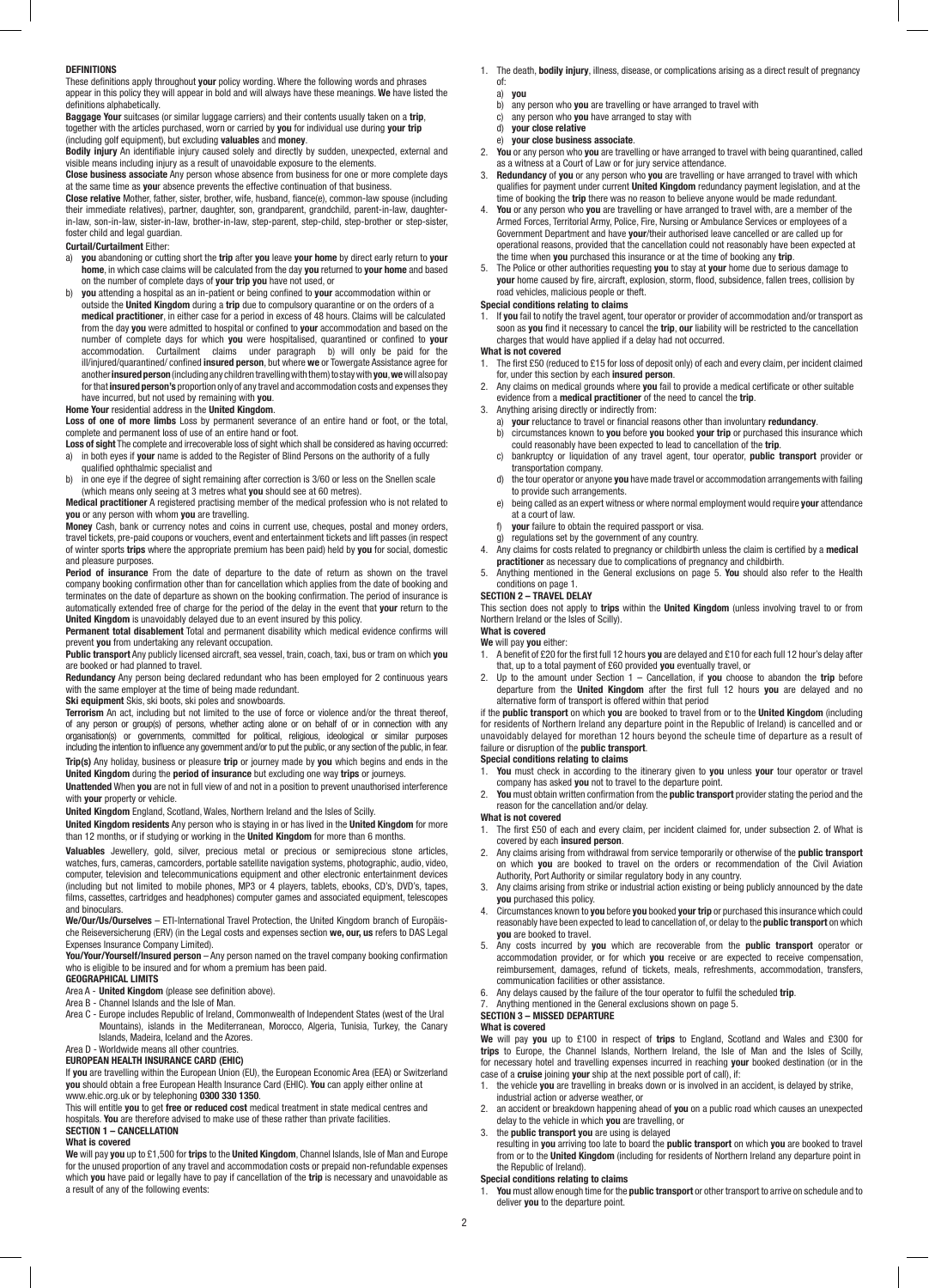### **What is not covered**

1. Any claims arising from strike or industrial action existing or being publicly announced by the date **you** purchased this policy.

- 2. Any claims arising If **you** are not proceeding directly to the departure point.
- 3. Circumstances known to **you** before **you** booked **your trip** or purchased this insurance which could reasonably have been expected to result in **you** arriving too late to board the **public transport** on which **you** are booked to travel.
- 4. Anything mentioned in the General exclusions shown on page 5.

# **SECTION 4 – PERSONAL ACCIDENT**

#### **What is covered**

**We** will pay one of the following benefits, which will be paid to **you** or **your** legal personal representative, if **you** sustain **bodily injury** during **your trip** which shall solely and independently of any other cause, result within one year in **your** death, **loss of one or more limbs, loss of sight** or **permanent total disablement**.

| <b>BENEFIT</b>                                                                     | Up to age 15<br>years inclusive | Age 16 years to<br>65 years inclusive | Age 66 years and<br>over |
|------------------------------------------------------------------------------------|---------------------------------|---------------------------------------|--------------------------|
| 1. Death                                                                           | £15,000                         | £15.000                               | £7.500                   |
| 2. Loss of one or more limbs<br>and or <b>loss of sight</b> in one<br>or both eyes | £15.000                         | £15,000                               | £15.000                  |
| 3. Permanent total<br>disablement                                                  | £15,000                         | £15.000                               | £15,000                  |

### The total amount payable under this section is £15,000 per **insured person**.

**Special conditions relating to claims**

1. Benefit is not payable to **you** under more than one of items 1., 2. or 3.

# **What is not covered**

- 1. Any claims for death, loss or disablement caused directly or indirectly by a **bodily injury** which existed prior to the commencement of the **trip**.
- 2. Anything mentioned in the General exclusions shown on page 5.

# **SECTION 5 – MEDICAL AND OTHER EXPENSES**

**What is covered**

This section includes assistance by Towergate Assistance who must be contacted as soon as possible in the event of death, **bodily injury**, illness, disease or if hospitalisation and/or compulsory quarantine occurs or if repatriation, abandonment of the **trip** or **curtailment** has to be considered.

**We** will pay you up to £2,000,000 for the following expenses which are necessarily incurred within 12 months of the incident, if during **your trip you** suffer unforeseen **bodily injury**, illness, disease and/or compulsory quarantine, or as a result of any of the other events occurring as shown below: -

- 1. Outside the **United Kingdom** for emergency medical and surgical treatment and hospital and nursing home charges. Claims for emergency dental treatment (for pain relief only) are limited to £350.
- 2. For necessary additional accommodation and travelling/repatriation expenses (economy class) if **you** are hospitalised as an in-patient during the **trip**, or if it is medically necessary for **you** to stay beyond **your** scheduled return date. This includes with the prior authorisation of Towergate Assistance reasonable additional accommodation and travelling/repatriation expenses (economy class) for one relative or friend to stay with **you** or travel to **you** from their **home** in the **United Kingdom** if **you** have to be accompanied on medical advice (limited to £1,500 in all for **trips** solely within the **United Kingdom**) or if **you** are a child and require an escort home. 3. In the event of death:
- - a) for conveyance of the body or ashes to **your home**.<br>b) local funeral expenses abroad limited to £1,000. local funeral expenses abroad limited to  $£1,000$ .
	-
- 4. The cost of taxi fares and telephone calls necessarily incurred up to a maximum of £100. 5. The value of the portion of **your** travel and/or accommodation costs up to the amount under Section 1 – Cancellation, which have not been used and which were paid for before **your trip** commenced (including ski hire, ski school and lift passes, which do not have to be paid for before **your trip** commenced, in respect of winter sports **trips** where the appropriate premium has been paid) if **you** have to **curtail your trip**.
- 6. For reasonable additional travelling expenses if **you** have to return to **your home** earlier than planned due to:
- a) death, **bodily injury**, illness or disease of a **close relative** or a **close business associate** resident in the **United Kingdom**, or
	- b) the Police or other authorities asking **you** to return to **your home** due to serious damage to **your home** caused by fire, aircraft, explosion, storm, flood, subsidence, fallen trees,

 collision by road vehicles, malicious people or theft. For **trips** solely within the **United Kingdom** additional travelling expenses are limited to £300 **per insured person**.

# **Special conditions relating to claims**

- 1. All receipts must be retained and produced in the event of a claim. **Your** claim may be rejected or the amount of any relevant claim reduced if receipts are not produced.
- 2. If you suffer **bodily injury**, illness or disease **we** reserve the right to move **you** from one hospital to another and/or arrange for **your** repatriation to **your home** at any time during the **trip**. **We** will do this, if in the opinion of Towergate Assistance or **us** (based on information provided by the **medical practitioner** in attendance), **you** can be moved safely and/or travel safely to **your home** or a suitable hospital nearby to continue treatment.
- 3. The intention of this section is to pay for emergency medical/surgical/dental treatment only and not for treatment or surgery that can be reasonably delayed until **your** return **home**. **Our** decisions regarding the treatment or surgery that **we** will pay for (including repatriation to **your home**) will be based on this.

If **you** do not accept our decisions and do not want to be repatriated, then **we** will cancel **your** cover under the medical related sections being Section 1- Cancellation, Section 4 – Personal accident, Section 5 – Medical and other expenses and Section 6 – Hospital benefit of **your** policy and refuse to deal with claims from **you** for any further treatment and/or **your** repatriation to **your home**. Cover for **you** under all other sections will however continue for the remainder of the **trip**. **What is not covered**

- 
- 1. The first £50 of each and every claim, per incident claimed for, under this section by each **insured person**.
- 2. Any sums which can be recovered by **you** and which are covered under any National Insurance Scheme or Reciprocal Health Arrangement.
- 3. Any claims that are not confirmed as medically necessary by the attending **medical practitioner** or Towergate Assistance and any additional travelling expenses not authorised by **us** or Towergate Assistance if **you** have to return **home** earlier than planned or be repatriated, or if abandonment of the **trip** or **curtailment** has to be considered.
- 4. Any claims arising directly or indirectly for:
	- a) any form of treatment or surgery which in the opinion of Towergate Assistance or **us** (based

 on information provided by the attending **medical practitioner**), can be reasonably delayed until **your** return to the **United Kingdom**.

- b) any expenses which are not usual, reasonable or customary to treat **your bodily injury**, illness or disease.<br>
c) any expenses inc
- any expenses incurred in obtaining or replacing medication and/or treatment which at the time of departure is known to be required or to be continued outside the **United**
- **Kingdom.**<br> **d)** any addition any additional hospital costs arising from single or private room accommodation unless confirmed as medically necessary by Towergate Assistance, based on information
- provided by the attending **medical practitioner**. any treatment or services provided by a health spa, convalescent or nursing home or any rehabilitation centre unless agreed by Towergate Assistance.
- f) the costs of any non-emergency treatment or surgery, including exploratory tests, which are not directly related to the **bodily injury**, illness or disease which necessitated **your** admittance into hospital.
- 5. Any claims for costs related to pregnancy or childbirth unless the claim is certified by a **medical practitioner** as necessary due to complications of pregnancy and childbirth.
- 6. Expenses incurred as a result of a tropical disease where **you** have not had the NHS recommended inoculations and/or not taken the NHS recommended medication prior to travel, including medication to prevent malaria.
- 7. Anything mentioned in the General exclusions shown on page 5. **You** should also refer to the Health conditions on page 1.

#### **SECTION 6 – HOSPITAL BENEFIT**

#### **What is covered**

**We** will pay **you** the following amounts if **you** have to stay in hospital as an in-patient or are confined to **your** accommodation due to **your** compulsory quarantine, or on the orders of a **medical practitioner** (or the ship's doctor in the case of a cruise) as a result of **bodily injury**, illness or disease

- you sustain:<br>1. £15 for every complete 24 hours up to a maximum of £450 for **trips** outside the **United Kingdom**,<br>or
- 2. £10 for every complete 24 hours up to a maximum of £100 for **trips** solely within the **United Kingdom**.

**We** will pay these amounts in addition to any medical expenses, additional accommodation, travelling or repatriation expenses incurred under Section 5 – Medical and other expenses, provided **we** pay a claim under that section. This payment is meant to help **you** pay for additional expenses such as taxi fares and phone calls incurred by **your** visitors during **your** stay in hospital.

# **Special conditions relating to claims**

- 1. **You** must tell Towergate Assistance as soon as possible of any **bodily injury**, illness or disease which necessitates **your** admittance to hospital as an in-patient, compulsory quarantine or confinement to **your** accommodation on the orders of a **medical practitioner**.
- 2. Documentation must be submitted to confirm the date and time of admission and discharge.

#### **What is not covered**

1. Hospitalisation, compulsory quarantine or confinement to **your** accommodation as a result of a tropical disease where **you** have not had the NHS recommended inoculations and/or not taken the NHS recommended medication prior to travel, including medication to prevent malaria.

2. Anything mentioned in the General exclusions shown on page 5.

**SECTION 7 – PERSONAL PROPERTY**

# **What is covered**

- **Subsection A Baggage**
- 1. **We** will pay **you** up to £1,500 for the accidental loss of, theft of, damage to or destruction of baggage and valuables. The amount payable in the event of a total loss, will be the value at today's prices less a deduction for wear, tear and depreciation (loss of value), or **we** may replace, reinstate or repair the lost or damaged **baggage** and/or **valuables**.
- The maximum **we** will pay **you** for the following items is:
- a) £200 for any one article, pair or set of articles (for example golf equipment).
- b) £200 in total for all **valuables**.

In the event of a claim in respect of a pair or set of articles **we** shall be liable only for the value of that part of the pair or set which is lost, stolen, damaged or destroyed.

# **Subsection B – Delayed baggage**<br>1 We will also nay you up to £

1. **We** will also pay **you** up to £100, for the emergency replacement of clothing, medication and toiletries if **your baggage** is temporarily lost in transit during the outward journey and not returned to **you** within 12 hours, as long as **we** receive written confirmation from the carrier or tour representative, confirming the number of hours the **baggage** was delayed.

Any amount **we** pay **you** under this subsection will be deducted from **your baggage** claim under Subsection A – **Baggage** if **your baggage** proves to be permanently lost.

# **Subsection C – Personal money**<br>**1.** We will pay you up to £200 if

1. **We** will pay **you** up to £200 if **your** own personal **money** is lost or stolen whilst being carried on **your** person or left in a locked hotel safe or safety deposit box. If **you** are aged under 16 at the time of the incident, the maximum **we** can pay **you** is £50.

#### **Special conditions relating to claims**

- 1. **You** must exercise reasonable care for the safety and supervision of **your** property.
- 2. **You** must get a written report from the local Police in the country where the incident occurred within 24 hours or as soon as possible thereafter of the discovery in the event of loss, theft or attempted theft of all **baggage**, **valuables** or personal **money**. Failure to comply may result in **your** claim being rejected or the amount of any relevant claim reduced.
- 3. **You** must get a written carriers report if **your baggage** is lost, damaged or destroyed in transit (or a Property Irregularity Report (PIR) in the case of an airline).
- 4. **You** must provide suitable evidence of purchase/ownership and value of all items lost, stolen, damaged or destroyed.

#### **What is not covered**

1. The first £50 of each and every claim, per incident claimed for, under this section by each **insured person** (not applicable to Subsection B – Delayed baggage).

- 2. Loss, theft of, damage or destruction:
	-
- a) due to delay, confiscation or detention by customs or other officials or authorities.<br>b) of contact lenses dentures hearing side consider the filtration of the contact lenses dentures b) of contact lenses, dentures, hearing aids, samples or merchandise, bonds, coupons, securities, stamps or documents of any kind (other than as defined in the personal **money** definition), vehicles or accessories (other than wheelchairs and pushchairs only), tents, antiques, musical instruments, pictures, sports gear whilst in use (other than ski equipment in respect of winter sports **trips** where the appropriate premium has been paid), pedal cycles, dinghies, boats and/ or ancillary equipment.
	- c) caused by wear and tear, depreciation (loss in value), atmospheric or climatic conditions, moth, vermin, any process of cleaning or restoring, mechanical or electrical breakdown.
- d) of **valuables** left **unattended** at any time (including in a vehicle, in checked in luggage or while in the custody of a carrier, tour operator or **public transport** operator) unless deposited in a hotel safe, safety deposit box or left in **your** locked accommodation.
- Loss, damage or destruction due to cracking, scratching breakage of or damage to china, glass (other than glass in watch faces, cameras, binoculars or telescopes), porcelain or other brittle or fragile articles being transported by a carrier, unless the breakage is due to fire, theft or an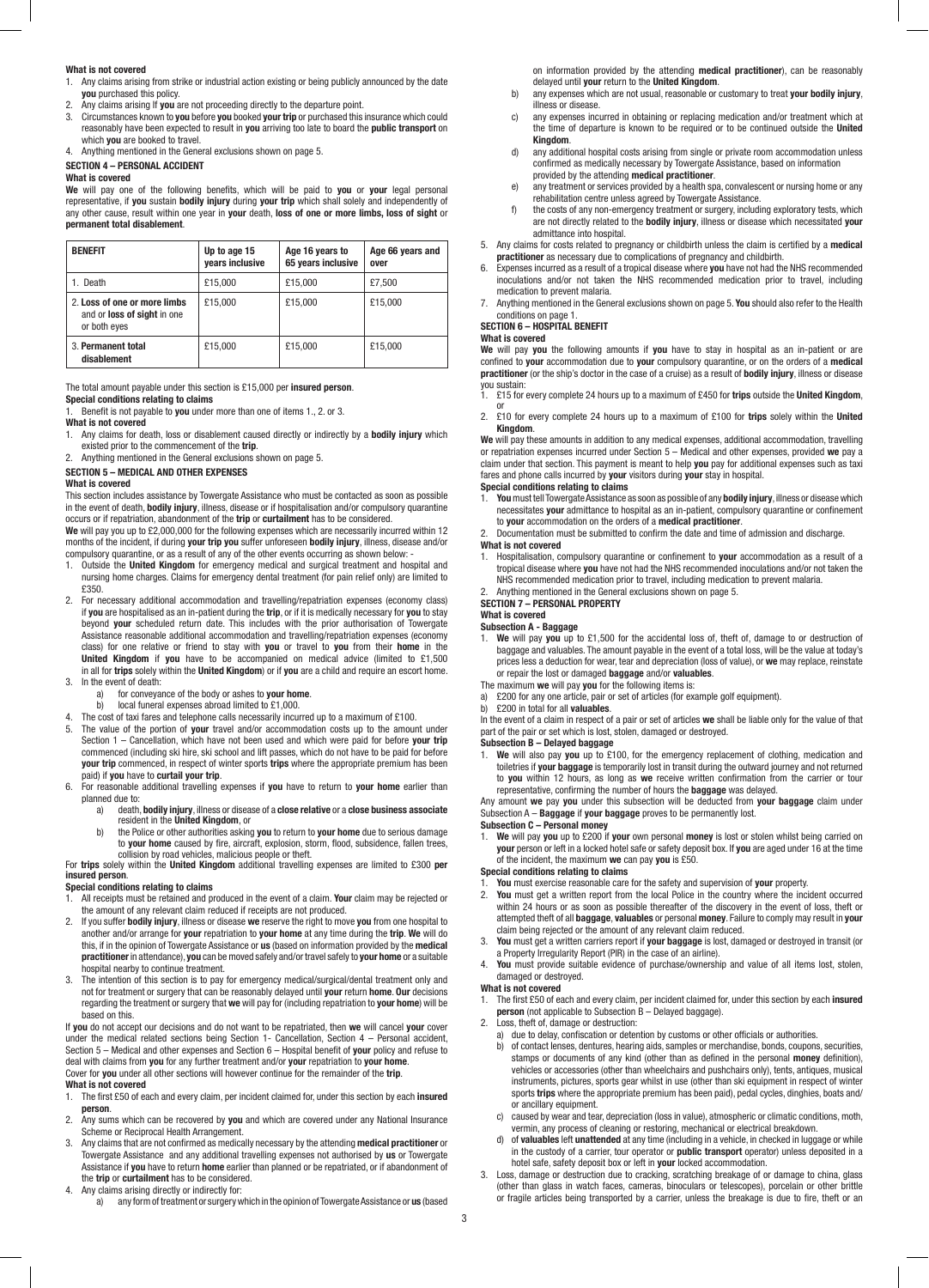accident to the vessel, aircraft, sea vessel, train or vehicle in which they are being carried. 4. **Baggage** stolen from;

- a) an unattended coach/bus unless it was in the locked luggage compartment of the coach/bus and evidence of force and violent entry to the vehicle is available.
- b) the passenger compartment of any unattended vehicle.
- 5. Any shortages due to error, omission or depreciation in value.
- 6. Any property more specifically covered under any other insurance.

7. Anything mentioned in the General exclusions shown on page 5. **SECTION 8 – LOSS OF PASSPORT OR VISA EXPENSES**

## **What is covered**

**We** will pay **you** up to £200 for unavoidable additional travel or accommodation expenses **you** incur abroad in obtaining a new passport or visa, if **your** passport or visa is lost or stolen.

# **Special conditions relating to claims**

1. **You** must exercise reasonable care for the safety and supervision of **your** passport and visa.

2. **You** must get a written report from the consulate and local Police in the country where the incident occurred within 24 hours or as soon as possible thereafter of the discovery in the event of loss or theft of **your** passport or visa. Failure to comply may result in **your** claim being rejected or the amount of any relevant claim reduced.

# **What is not covered**

1. Loss, destruction or damage:

- a) due to confiscation or detention by customs or other officials or authorities.
	- b) to **your** passport or visa if left **unattended** at any time (including in a vehicle, in checked in luggage or while in the custody of a carrier, tour operator or **public transport** operator) unless deposited in a hotel safe, safety deposit box or left in **your** locked accommodation.
- 2. Anything mentioned in the General exclusions shown on page 5. **SECTION 9 – PERSONAL LIABILTY**

# **What is covered**

**We** will pay **you** up to £2,000,000 (including legal costs and expenses) against any amount **you** become legally liable to pay as compensation for any claim or series of claims arising from any one event or source of original cause that happened during the **trip** leading to claims made against **you** 

- for accidental:<br>1 **Bodily ini** 1. **Bodily injury**, death, illness or disease to any person who is not a member of **your** family or household or employed by **you**.
- 2. Loss of or damage to any property which does not belong to, is not in the charge of and is not in the control of **you**, any member of **your** family or household or anyone employed by **you**.
- 3. Damage to **your** temporary holiday accommodation that does not belong to **you** or any member of **your** family or household or an employee.

# **Special conditions relating to claims**

- 1. **You** must give **us** written notice of any incident, which may result in a claim as soon as possible. 2. **You** must send us every court claim form, letter of claim or other document as soon as **you** receive
- it. 3. **You** must not admit any liability or pay, offer to pay, promise to pay or negotiate any claim without our permission in writing.
- 4. **We** will be entitled to take over and carry out in **your** name the defence of any claims for compensation or damages or otherwise against any third party. **We** will have full discretion in the conduct of any negotiation or proceedings or in the settlement of any claim and **you** will give us all necessary information and assistance which **we** may require.
- 5. If **you** die, **your** legal representative(s) will have the protection of this cover as long as they comply with the terms and conditions outlined in this policy.

#### **What is not covered**

- Fines imposed by a Court of Law or other relevant bodies.
- 2. Anything caused directly or indirectly by;
	- a) liability which **you** are responsible for because of an agreement (such as a hire agreement) that was made.
	- b) injury, loss or damage arising from:
		- I. ownership or use of aircraft, horse-drawn or mechanical/motorised vehicles, vessels (other than rowing boats, punts or canoes), animals (other than horses, domestic dogs or cats), or firearms (other than guns being used for sport).
		- the occupation (except temporarily for the purposes of the **trip**) or ownership of any land
		- or buildings. the carrying out of any trade or profession.
		- IV. racing of any kind.
		- V. any deliberate act.

3. Anything mentioned in the General exclusions shown on page 5.

# **SECTION 10 - LEGAL COSTS AND EXPENSES**

Important - cover under this section is underwritten and administered by DAS Legal Expenses Insurance Company Limited **(DAS)**.The legal advice service is provided by DAS Law Limited and or a preferred law firm on behalf of **DAS**.

# **DAS LEGAL EXPENSES INSURANCE COMPANY & DAS LAW**

DAS Legal Expenses Insurance Company Limited is authorised by the Prudential Regulation Authority and regulated by the Financial Conduct Authority (FRN202106) and the Prudential Regulation Authority, DAS Legal Expenses Insurance Company Limited, DAS House, Quay Side, Temple Back, Bristol BS1 6NH , Registered in England and Wales, Company Number 103274, Website; www.das.co.uk. DAS Law Limited is authorised and regulated by the Solicitors Regulation Authority, (registered number 423113), DAS Law Limited Head and Registered Office, North Quay, Temple Back, Bristol BS1 6FL, Registered in England and Wales, Company Number 5417859, Website; www.daslaw.co.uk

**DAS** agrees to provide the insurance described in this section, in return for payment of the premium and subject to the terms, conditions, exclusions and limitations set out in this section, provided that:

- 1. **reasonable prospects** exist for the duration of the claim.
- 2. the **date of occurrence** of the **insured incident** is during the **period of insurance.**

3. any legal proceedings will be dealt with by a court, or other body which **DAS** agree to, within the **countries covered**, and

#### 4. the **insured incident** happens within the **countries covered**. **What DAS will pay**

**DAS** will pay an appointed representative, on **your** behalf, **costs and expenses** incurred following an **insured incident**, provided that:<br>a the most **DAS** will nav for all

- a. the most **DAS** will pay for all claims resulting from one or more event arising at the same time or from the same originating cause is £25,000.
- b. the most **DAS** will pay in **costs and expenses** is no more than the amount **DAS** would have paid to a **preferred law firm**. The amount **DAS** will pay a law firm (where acting as an appointed representative) is currently £100 per hour. This amount may vary from time to time.
- c. in respect of an appeal or the defence of an appeal, **you** must tell **DAS** within the time limits allowed that **you** want to appeal. Before **DAS** pay the **costs and expenses** for appeals, **DAS** must agree that reasonable prospects exist.
- d. for an enforcement of judgment to recover money and interest due to **you** after a successful claim under this section, **DAS** must agree that **reasonable prospects** exist, and

e. where an award of damages is the only legal remedy to a dispute and the cost of pursuing legal action is likely to be more than any award of damages, the most **DAS** will pay in **costs and expenses** is the value of the likely award.

#### **What DAS will not pay**

In the event of a claim, if **you** decide not to use the services of a **preferred law firm**, **you** will be responsible for any costs that fall outside the **DAS standard terms of appointment** and these will not be paid by **DAS**.

# **Definitions applicable to this section**

The following words have these meanings wherever they appear in this section in **bold**:

**Appointed representative** The **preferred law firm** or law firm **DAS** will appoint to act on behalf of **you**. **Costs and expenses** Means:

- a. All reasonable and necessary costs chargeable by the **appointed representative** and agreed by **DAS** in accordance with the **DAS standard terms of appointment**.
- b. The costs incurred by opponents in civil cases if **you** have been ordered to pay them, or **you** pay them with **DAS'** agreement.

# **Countries covered** Worldwide

**DAS standard terms of appointment** The terms and conditions (including the amount **DAS** will pay to an **appointed representative**) that apply to the relevant type of claim, which could include a conditional fee agreement (no win, no fee). Where a law firm is acting as an **appointed representative** the amount is currently £100 per hour. This amount may vary from time to time.

**Date of occurrence** The date of the event that leads to a claim. If there is more than one event arising at different times from the same originating cause, the **date of occurrence** is the date of the first of these events. (This is the date the event happened, which may be before the date **you** first became aware of it.)

**Preferred law firm** A law firm or barristers' chambers **DAS** choose to provide legal services. These legal specialists are chosen as they have the proven expertise to deal with **your** claim and must comply with **DAS'** agreed service standard levels, which **DAS** audit regularly. They are appointed according to the **DAS standard terms of appointment**.

**Reasonable prospects** The prospects that **you** will recover losses or damages (or obtain any other legal remedy that **DAS** have agreed to, including an enforcement of judgment), makes a successful defence or make a successful appeal or defence of an appeal, must be at least 51%. **DAS**, or a **preferred law firm** on **DAS'** behalf, will assess whether there are **reasonable prospects**.

**DAS** DAS Legal Expenses Insurance Company Limited.

**Insured incident** A specific or sudden accident that causes death or **bodily injury** to **you**. **Exclusions applying to Section 10 (also see the General exclusions) What is not covered**

**DAS** will not pay for the following:

- any claim relating to any illness or **bodily injury** that happens gradually or is not caused by a specific or sudden accident.
- 2. Any claim relating to psychological injury or mental illness unless the condition follows a specific or sudden accident that has caused physical **bodily injury** to **you**. 3. Defending **your** legal rights, but **DAS** will cover defending a counter-claim.
- 
- 4. Any claim relating to clinical negligence.<br>5. A claim where you have failed to not
- 5. A claim where **you** have failed to notify **DAS** of the **insured incident** within a reasonable time of it happening and where this failure adversely affects the **reasonable prospects** of a claim or **DAS** consider their position has been prejudiced.
- 6. An incident or matter arising before the start of this cover.
- 7. **Costs and expenses** incurred before **DAS'** written acceptance of a claim.
- 8. Fines, penalties, compensation or damages that a court or other authority orders an **you** to pay. 9. Any legal action **you** take that **DAS** or the **appointed representative** have not agreed to, or
- where **you** do anything that hinders **DAS** or the **appointed representative**.
- 10. A dispute with **DAS** not otherwise dealt with under Condition 7. applying to this section.
- 11. **Costs and expenses** arising from or relating to judicial review, coroner's inquest or fatal accident inquiry.
- 12. Any **costs and expenses** that are incurred where the **appointed representative** handles the claim under a contingency fee arrangement.
- 13. A claim against ETI International Travel Protection, **DAS** or any tour operator or travel agent.
- 14. Any claim where **you** are not represented by a law firm or barrister.

#### **Conditions applying to Section 10**

- 1. a. On receiving a claim, if legal representation is necessary, **DAS** will appoint a **preferred law firm** as **your appointed representative** to deal with **your** claim. They will try to settle **your** claim by negotiation without having to go to court.
	- b. If the appointed **preferred law firm** cannot negotiate settlement of **your** claim and it is necessary to go to court and legal proceedings are issued or there is a conflict of interest, then **you** may choose a law firm to act as the **appointed representative**.
- c. If **you** choose a law firm as **your appointed representative** who is not a **preferred law firm**, **DAS** will give **your** choice of law firm the opportunity to act on the same terms as a **preferred law firm**. However if they refuse to act on this basis, the most **DAS** will pay is the amount **DAS** would have paid if they had agreed to the **DAS standard terms of appointment**. The amount **DAS** will pay a law firm (where acting as the appointed representative) is currently £100 per hour. This amount may vary from time to time.
	- d. The **appointed representative** must co-operate with **DAS** at all times and must keep **DAS** up to date with the progress of the claim.
- 2. a. **You** must co-operate fully with **DAS** and the **appointed representative**.
- b. **You** must give the **appointed representative** any instructions that **DAS** ask **you** to.
- You must tell DAS if anyone offers to settle a claim. You must not negotiate or agree to a settlement without **DAS'** written consent.
	- b. If **you** do not not accept a reasonable offer to settle a claim, **DAS** may refuse to pay further **costs and expenses**.
- c. **DAS** may decide to pay **you** the reasonable value of **your** claim, instead of starting or continuing legal action. In these circumstances **you** must allow **DAS** to take over and pursue or settle any claim. **You** must also allow **DAS** to pursue at their own expense and for their own benefit, any claim for compensation against any other person and **you** must give **DAS** all the information and help **DAS** need to do so.
- 4. a. **You** must instruct the **appointed representative** to have **costs and expenses** taxed, assessed or audited if **DAS** ask for this.
	- b. **You** must take every step to recover **costs and expenses** and court attendance expenses that **DAS** have to pay and must pay **DAS** any amounts that are recovered.
- 5. If the **appointed representative** refuses to continue acting for **you** with good reason, or if **you** dismiss the **appointed representative** without good reason, the cover **DAS** provide will end immediately, unless **DAS** agree to appoint another **appointed representative**.
- 6. If **you** settle or withdraw a claim without **DAS'** agreement, or do not give suitable instructions to the **appointed representative**, **DAS** can withdraw cover and will be entitled to reclaim from **you** any **costs and expenses DAS** has paid.
- 7. If there is a disagreement between **you** and **DAS** about the handling of a claim and it is not resolved through **DAS'** internal complaints procedure **you** can contact the Financial Ombudsman Service for help. This is a free arbitration service for eligible consumers, small businesses,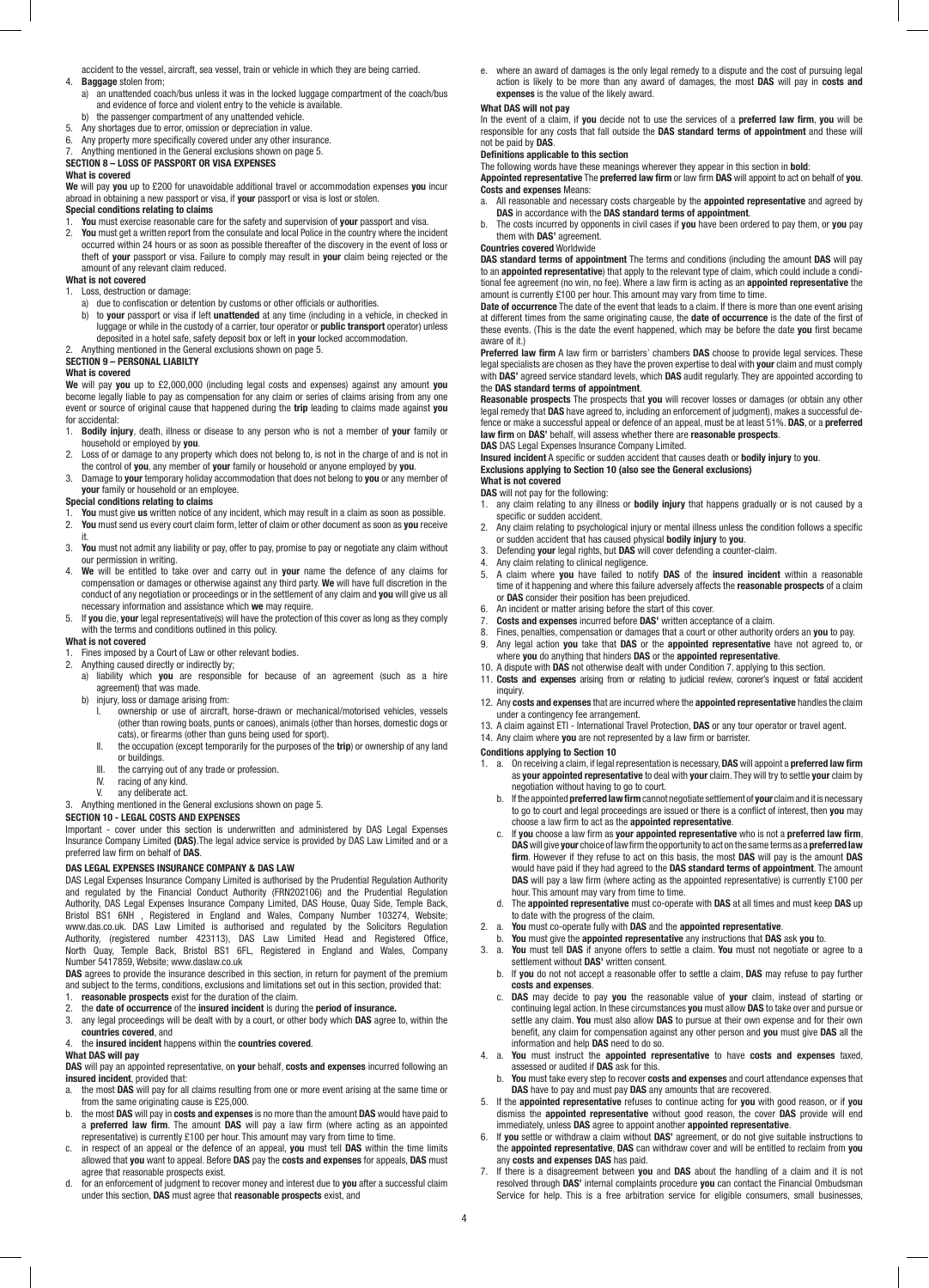charities and trusts. (Details available from **www.financial-ombudsman. org.uk**). If the dispute is not covered by the Financial Ombudsman Service there is a separate arbitration process. The arbitrator will be a barrister, solicitor or other suitably qualifed person chosen jointly by **you** and **DAS**. If there is a disagreement over the choice of arbitrator, **DAS** will ask the Chartered Institute of Arbitrators to decide. The arbitrator will decide who will pay the costs of the arbitration. For example, costs may be split between **you** and **DAS** or may be paid by either **you** or **DAS**.

8. **DAS** may require **you** to get, at **your** expense, an opinion from an expert that **DAS** considers appropriate on the merits of the claim or proceedings, or on a legal principle. The expert must be approved in advance by **DAS** and the cost agreed in writing between **you** and **DAS**. Subject to this, DAS will pay the cost of getting the opinion if the expert's opinion indicates that it is more likely than not that **you** will recover damages (or obtain any other legal remedy that **DAS** have agreed to) or makes a successful defence.

#### 9. **You** must:

- a. keep to the terms and conditions of this section.
- b. take reasonable steps to avoid and prevent claims.
- take reasonable steps to avoid incurring unnecessary costs.
- d. send everything **DAS** asks for, in writing, and
- e. report to **DAS** full and factual details of any claim as soon as possible and give **DAS** any information **DAS** need.
- 10. **DAS** will, at **DAS'** discretion, void this section (make it invalid) from the date of claim, or alleged claim, and/or **DAS** will not pay the claim if:
	- a. a claim **you** have made to obtain benefit under this policy is fraudulent or intentionally exaggerated or
- a false declaration or statement is made in support of a claim.
- 11. Apart from **DAS**, **you** are the only person who may enforce all or any part of this policy and the rights and interests arising from or connected with it. This means that the Contracts (Rights of Third Parties) Act 1999 does not apply to this section in relation to any third-party rights or interest.
- 12. If any claim covered under this section is also covered by another policy, or would have been covered if this section did not exist, **DAS** will only pay their share of the claim even if the other insurer refuses the claim.
- 13. This section is governed by the law that applies in the part of the **United Kingdom**, Channel Islands or Isle of Man where **you** normally live. Otherwise, the law of England and Wales applies. All Acts of Parliament mentioned in this section include equivalent laws in Scotland, Northern Ireland, the Isle of Man and the Channel Islands as appropriate.

#### **GENERAL EXCLUSIONS**

You are not covered for anything caused directly or indirectly by:

- 1. **Your** suicide, deliberately injuring **yourself**, being under the influence of drink or drugs (unless prescribed by a doctor), alcoholism, drug abuse and/or addiction, solvent abuse and putting yourself at needless risk (unless **you** are trying to save someone's life).
- Your travel against any health requirements stipulated by the carrier, their handling agents or any other **public transport** provider.
- 3. **You** participating in professional or organised sports, winter sports (unless the appropriate premium has been paid), racing, speed or endurance tests or dangerous pursuits.
- 4. Air travel other than as a fare-paying passenger on a regular scheduled airline or licensed charter aircraft.
- 5. Bankruptcy/liquidation of any tour operator, travel agent, **public transport** provider or transportation company.
- 6. Unless **we** provide cover under this insurance, any other loss, damage or additional expense following on from the event for which **you** are claiming. Examples of such loss, damage or additional expense would be the cost of replacing locks after losing keys, costs incurred in preparing a claim or loss of earnings following **bodily injury**, illness or disease.
- War, invasion, acts of foreign enemies, hostilities or warlike operations (whether war be declared or not), civil war, rebellion, **terrorism**, revolution, insurrection, civil commotion and/or civil unrest assuming the proportions of or amounting to an uprising, military or usurped power.
- 8. Loss or damage to any property and expense or legal liability caused by or contributed to or arising from:
	- a) ionising radiations or radioactive contamination from any nuclear fuel or nuclear waste which results in burning nuclear fuel.
	- b) the radioactive, toxic, explosive or other dangerous properties of nuclear machinery or any part  $\int$  of it.<br>c) pres
	- pressure waves from aircraft and other flying objects travelling faster than the speed of sound.
- 9. **You** travelling on motorcycles up to 125cc but not wearing a crash helmet (whether legally required locally or not) and travelling on any quad bike, all-terrain vehicle or motorcycle over 125cc.
- 10. **You** mountaineering or rock climbing using picks, ropes or guides or pot-holing.
- 11. **Your** manual work or hazardous occupation of any kind.
- 12. **You** taking part in dangerous expeditions or the crewing of a vessel outside European waters.
- 13. Any payment which you would normally have made during **your** travels, if nothing had gone wrong.
- 14. **Your** participation in any illegal act.
- 15. **Your** travel to a country or specific area or event to which the travel advice unit of the Foreign & Commonwealth Office (FCO) has advised against all, or all but essential travel. **You** can go online at www.fco.gov.uk/en/travel-and-living-abroad/travel-advice-by-country/ **GENERAL CONDITIONS**

**You** must comply with the following conditions to have the full protection of **your** policy. If **you** do not comply **we** may cancel the policy or refuse to deal with relevant claims or reduce the amount of any relevant claim payments.

- 1. No payment will be made under Section 1, 4, 5 or 6 without appropriate medical certification.
- 2. If **we** require medical certificates, information, evidence and receipts, these must be obtained by
- **you** at **your** expense. 3. In the event of a claim, if **we** require a medical examination **you** must agree to this and in the event of death **we** are entitled to a post mortem examination both at **your** expense.
- 4. If at the time of any incident which results in a claim under this policy, there is another insurance covering the same loss, damage, expense or liability **we** will not pay more than **our** proportional share (not applicable to Section 4 – Personal accident).
- 5. **You** must take all reasonable steps to avoid **bodily injury,** death, illness, disease, loss, theft, damage, destruction or legal liability and take all reasonable steps to safeguard **your** property and to recover any lost or stolen articles.
- 6. Throughout **your** dealings with **us we** expect **you** to act honestly.
- If **you** or anyone acting for **you**:
- a) knowingly provides information to **us** as part of **your** application for **your** policy that is not true and complete to the best of **your** knowledge and belief; or
	- b) knowingly makes a fraudulent or exaggerated claim under **your** policy; or
	- c) knowingly makes a false statement in support of a claim; or d) submits a knowingly false or forged document in support of
	- submits a knowingly false or forged document in support of a claim; or
	- e) makes a claim for any loss or damage caused by **your** wilful act or caused with **your** agreement, knowledge or collusion.
- Then a) **we** may prosecute fraudulent claimants;
	-
	- b) **we** may make the policy void from the date of the fraudulent act;<br>c) **we** will not pay any fraudulent claims: we will not pay any fraudulent claims;
	- d) **we** will be entitled to recover from **you** the amount of any fraudulent claim already paid under **your** policy since the start date;
	- e) **we** may inform the Police of the circumstances.
- 7. **We** accept as evidence of cover the booking confirmation issued to **you** by the travel company showing that the premium has been paid.
- 8. **You** must not make any payment, admit liability, offer or promise to make any payment without written consent from **us**.
- 9. **We** are entitled to take over any rights in the defence or settlement of any claim and to take proceedings in **your** name for **our** benefit against any other party.
- 10. **We** may at any time pay to **you our** full liability under the policy after which no further payments will be made in any respect.
- 11. If at the time of making a claim there is any other policy covering the same risk **we** are entitled to contact that insurer for a contribution.
- 12. **You** and **we** are free to choose the laws applicable to this policy. As **we** are based in England, **we** propose to apply the laws of England and Wales and by purchasing this policy **you** have agreed to this.

Towergate Travel and the insurers of this policy are covered by the Financial Services Compensation Scheme (FSCS). If **we** are unable to meet **our** obligations, **you** may be entitled to compensation from the scheme, depending on the type of insurance and the circumstances of the claim. Further information is available from the FSCS at www.fscs.org.uk

### **THE CONSUMER INSURANCE (DISCLOSURE AND REPRESENTATION) ACT 2012**

This act abolished the duty of disclosure, but imposes on the individual entering into an insurance contract a duty to take reasonable care not to make a misrepresentation to the insurer. In other words, this means that **you** must answer all questions posed by the insurer accurately, truthfully and to the best of **your** knowledge.

If **you** do not the insurer may cancel **your** policy, or reject or only pay a proportion of **your** claim depending on whether the misrepresentation was deliberate, reckless or simply careless.

# **EMERGENCY ASSISTANCE, REPATRIATION OR CHANGE IN TRAVEL PLANS**

In the event of death, **bodily injury**, illness or disease resulting in any of the above, immediate contact must be made with:

**TOWERGATE ASSISTANCE** - Telephone: **+44 (0) 20 3901 1722** Fax: **+44 (0) 20 3901 1723** When calling state **your** identity, **your** policy number and the identity and telephone number of the treating doctor.

# **HOW TO MAKE A CLAIM FOR ALL SECTIONS** (**other than Legal costs and expenses as shown below**)

If **you** need to make a claim, please contact Towergate Travel claims department on **03450 744 838** (opening hours 9am - 5pm Monday to Friday excluding Bank Holidays) and ask for a Claim form and Claims evidence sheet or write to: **Towergate Travel Claims Department, PO Box 1188, Doncaster, DN1 9PQ Email: towergatetravelclaims@directgroup.co.uk**

**You** can also download a pdf of the Claim form and the Claims evidence sheet at: http://www.towergatechapmanstevens.co.uk/coach-travel-insurance.aspx

# **IN RESPECT OF LEGAL COSTS AND EXPENSES CLAIMS PLEASE CONTACT:**

**DAS Legal Expenses Insurance Company Limited, DAS House, Quayside, Temple Back, Bristol BS1 6NH Telephone: +44 (0)117 934 2000 Fax: +44 (0)117 934 2109** You should fill in the claim form and send it to us as soon as possible with all the information and documents required. It is essential that you provide us with as much detail as possible to enable us to handle **your** claim promptly and efficiently. Please keep copies of all the documentation **you** send to **us**.

**FINANCIAL SERVICES COMPENSATION SCHEME (FSCS)**